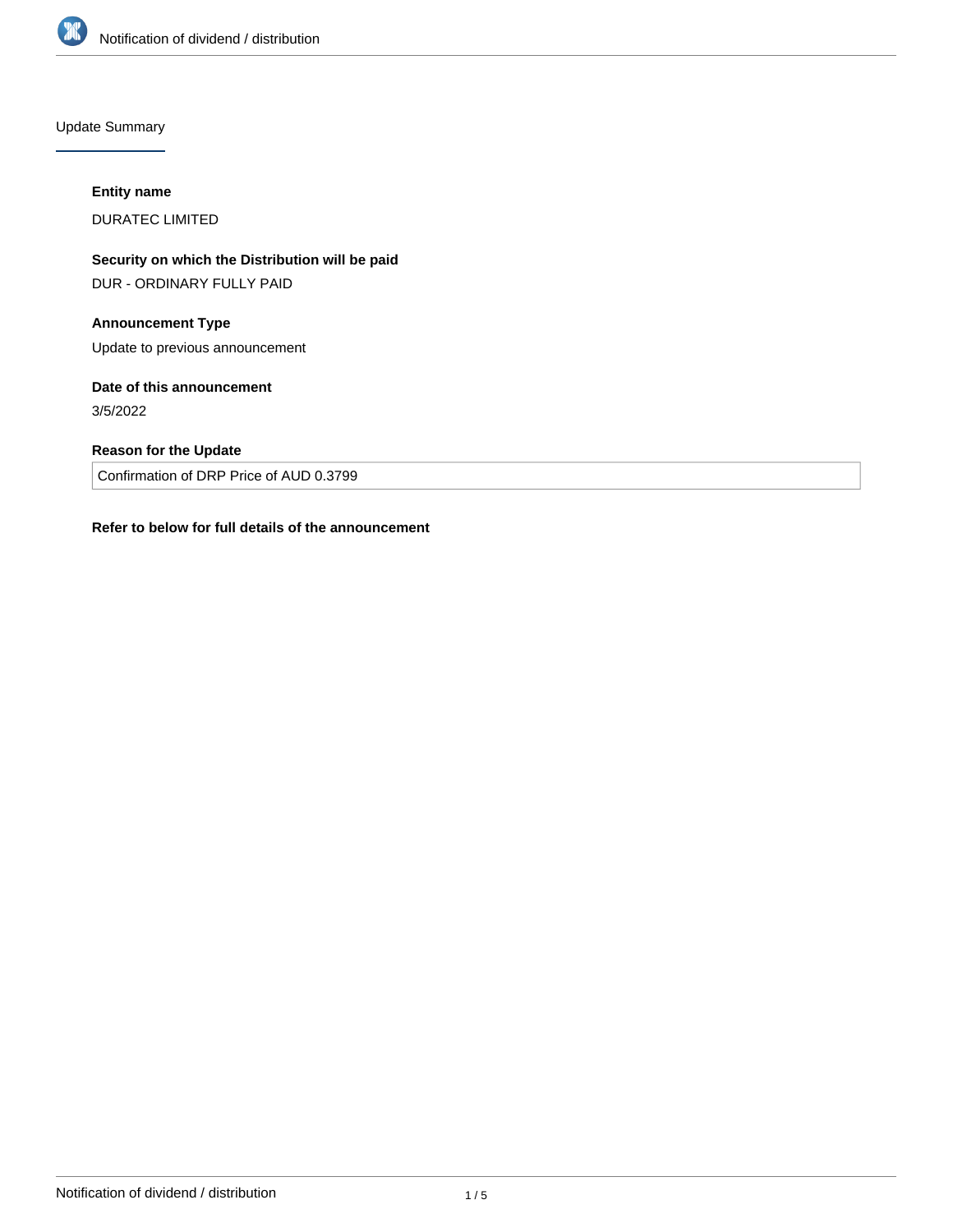

Announcement Details

Part 1 - Entity and announcement details

#### **1.1 Name of +Entity**

DURATEC LIMITED

## **1.2 Registered Number Type ACN**

**Registration Number**

141614075

# **1.3 ASX issuer code**

DUR

### **1.4 The announcement is**

Update/amendment to previous announcement

### **1.4a Reason for update to a previous announcement**

Confirmation of DRP Price of AUD 0.3799

## **1.4b Date of previous announcement(s) to this update**

1/3/2022

### **1.5 Date of this announcement**

3/5/2022

# **1.6 ASX +Security Code** DUR

**ASX +Security Description** ORDINARY FULLY PAID

Part 2A - All dividends/distributions basic details

### **2A.1 Type of dividend/distribution** Ordinary

### **2A.2 The Dividend/distribution:**

relates to a period of six months

# **2A.3 The dividend/distribution relates to the financial reporting or payment period ending ended/ending (date)** 31/12/2021

**2A.4 +Record Date**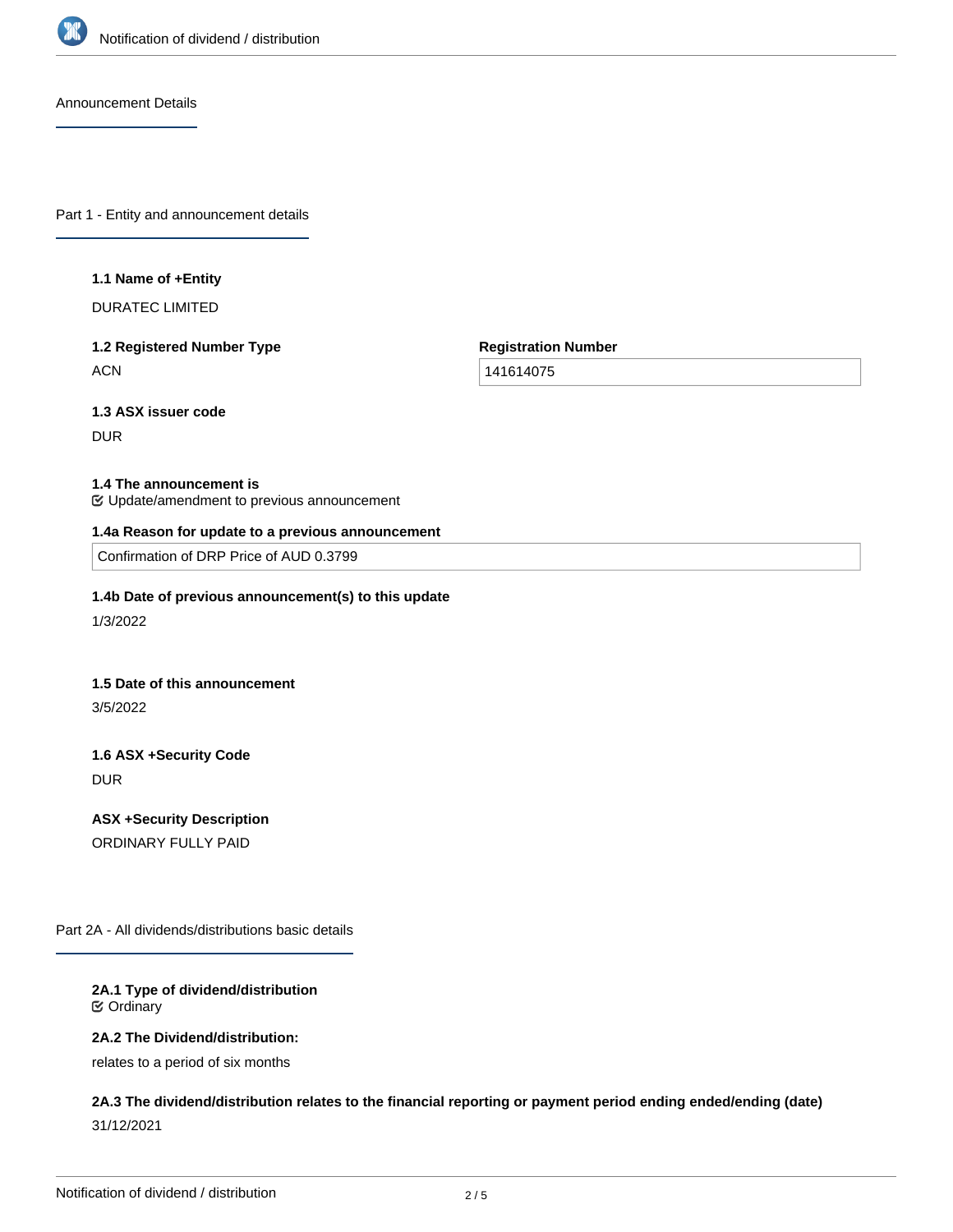

## **2A.4 +Record Date**

13/4/2022

## **2A.5 Ex Date**

12/4/2022

## **2A.6 Payment Date**

10/5/2022

**2A.7 Are any of the below approvals required for the dividend/distribution before business day 0 of the timetable?**

- **Security holder approval**
- **Court approval**
- **Lodgement of court order with +ASIC**
- **ACCC approval**
- **FIRB approval**
- $\bullet$ **Another approval/condition external to the entity required before business day 0 of the timetable for the dividend/distribution.**

No

**2A.8 Currency in which the dividend/distribution is made ("primary currency")**

AUD - Australian Dollar

**2A.9 Total dividend/distribution payment amount per +security (in primary currency) for all dividends/distributions notified in this form**

AUD 0.00500000

**2A.10 Does the entity have arrangements relating to the currency in which the dividend/distribution is paid to securityholders that it wishes to disclose to the market?** No

**2A.11 Does the entity have a securities plan for dividends/distributions on this +security?** We have a Dividend/Distribution Reinvestment Plan (DRP)

**2A.11a If the +entity has a DRP, is the DRP applicable to this dividend/distribution? K** Yes

**2A.11a(i) DRP Status in respect of this dividend/distribution**

Full DRP

**2A.12 Does the +entity have tax component information apart from franking?** No

Part 3A - Ordinary dividend/distribution

**3A.1 Is the ordinary dividend/distribution estimated at this time?** No and the contract of the contract of the contract of the contract of the contract of the contract of the contract of the contract of the contract of the contract of the contract of the contract of the contract of the con

**3A.1a Ordinary dividend/distribution estimated amount per +security**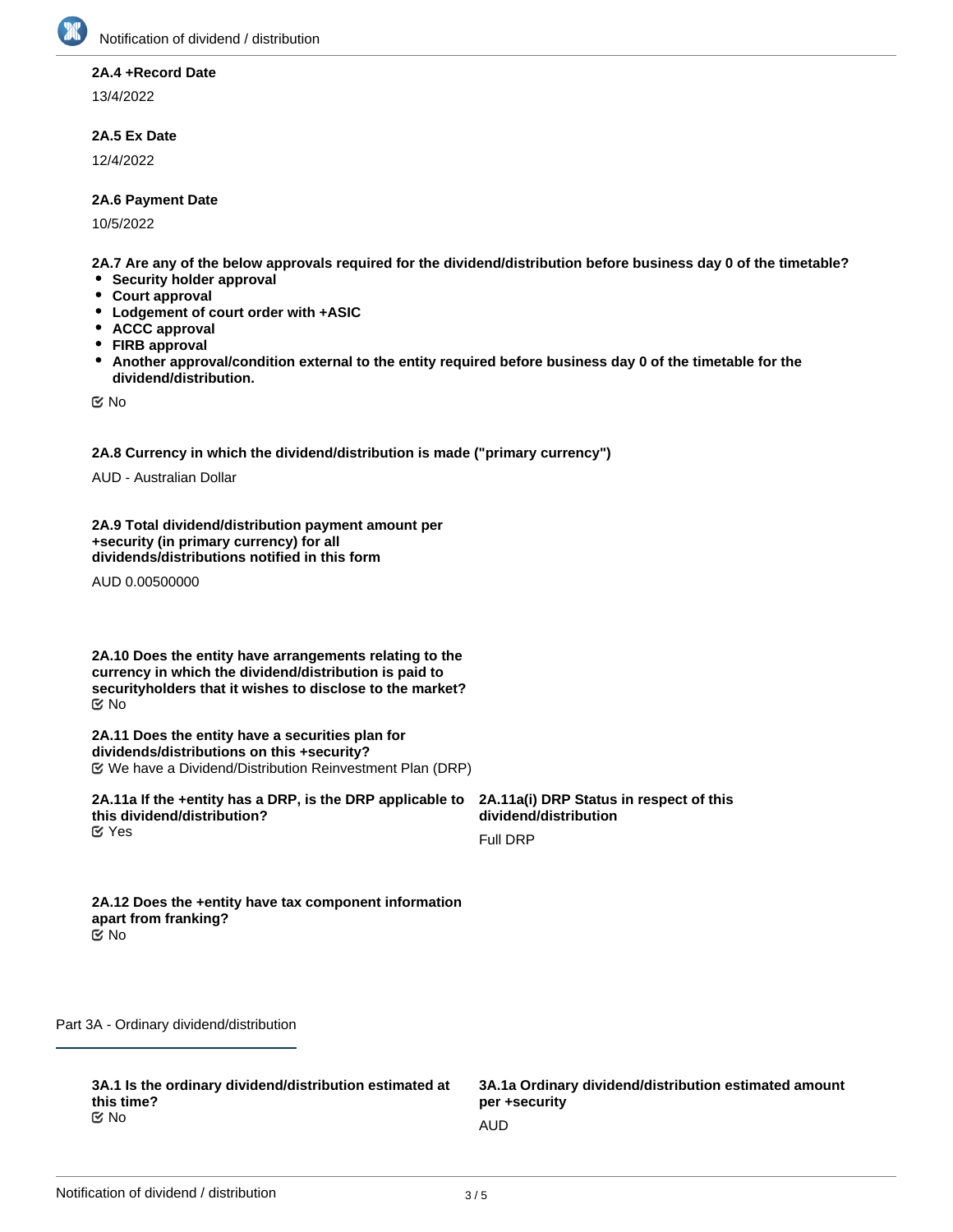

| 3A.1b Ordinary Dividend/distribution amount per<br>security                                                                                                                                                                 |                                                                            |  |
|-----------------------------------------------------------------------------------------------------------------------------------------------------------------------------------------------------------------------------|----------------------------------------------------------------------------|--|
| AUD 0.00500000                                                                                                                                                                                                              |                                                                            |  |
| 3A.2 Is the ordinary dividend/distribution franked?<br>$\mathfrak{C}$ Yes                                                                                                                                                   | 3A.2a Is the ordinary dividend/distribution fully franked?<br>$\alpha$ Yes |  |
| 3A.3 Percentage of ordinary dividend/distribution that is<br>franked                                                                                                                                                        | 3A.3a Applicable corporate tax rate for franking credit<br>$(\%)$          |  |
| 100,0000 %                                                                                                                                                                                                                  | 30.0000 %                                                                  |  |
| 3A.4 Ordinary dividend/distribution franked amount per<br>+security                                                                                                                                                         | 3A.5 Percentage amount of dividend which is unfranked<br>0.0000 %          |  |
| AUD 0.00500000                                                                                                                                                                                                              |                                                                            |  |
| 3A.6 Ordinary dividend/distribution unfranked amount<br>per +security excluding conduit foreign income amount                                                                                                               |                                                                            |  |
| AUD 0.00000000                                                                                                                                                                                                              |                                                                            |  |
| 3A.7 Ordinary dividend/distribution conduit foreign<br>income amount per security                                                                                                                                           |                                                                            |  |
| AUD 0.00000000                                                                                                                                                                                                              |                                                                            |  |
| Part 4A - +Dividend reinvestment plan (DRP)<br>4A.1 What is the default option if +security holders do not indicate whether they want to participate in the DRP?<br><b> ©</b> Do not participate in DRP (i.e. cash payment) |                                                                            |  |
| 4A.2 Last date and time for lodgement of election                                                                                                                                                                           | 4A.3 DRP discount rate                                                     |  |
| notices to share registry under DRP<br>Thursday April 14, 2022 19:00:00                                                                                                                                                     | 5.0000 %                                                                   |  |
|                                                                                                                                                                                                                             |                                                                            |  |
| 4A.4 Period of calculation of reinvestment price                                                                                                                                                                            |                                                                            |  |
| <b>Start Date</b>                                                                                                                                                                                                           | <b>End Date</b>                                                            |  |
| 14/4/2022                                                                                                                                                                                                                   | 2/5/2022                                                                   |  |
| 4A.5 DRP price calculation methodology                                                                                                                                                                                      |                                                                            |  |
| A 5 per cent discount to the 10 day volume weighted average price will apply to allotments made under the DRP for the<br>2022 interim dividend.                                                                             |                                                                            |  |
| 4A.6 DRP Price (including any discount):                                                                                                                                                                                    | 4A.7 DRP +securities +issue date                                           |  |
| AUD 0.37990                                                                                                                                                                                                                 | 10/5/2022                                                                  |  |
| 4A.8 Will DRP +securities be a new issue?<br>$\mathfrak{C}$ Yes                                                                                                                                                             | 4A.8a Do DRP +securities rank pari passu from +issue<br>date?<br>$C$ Yes   |  |

**4A.9 Is there a minimum dollar amount or number of +securities required for DRP participation?** No

**4A.10 Is there a maximum dollar amount or number of +securities required for DRP participation?** No